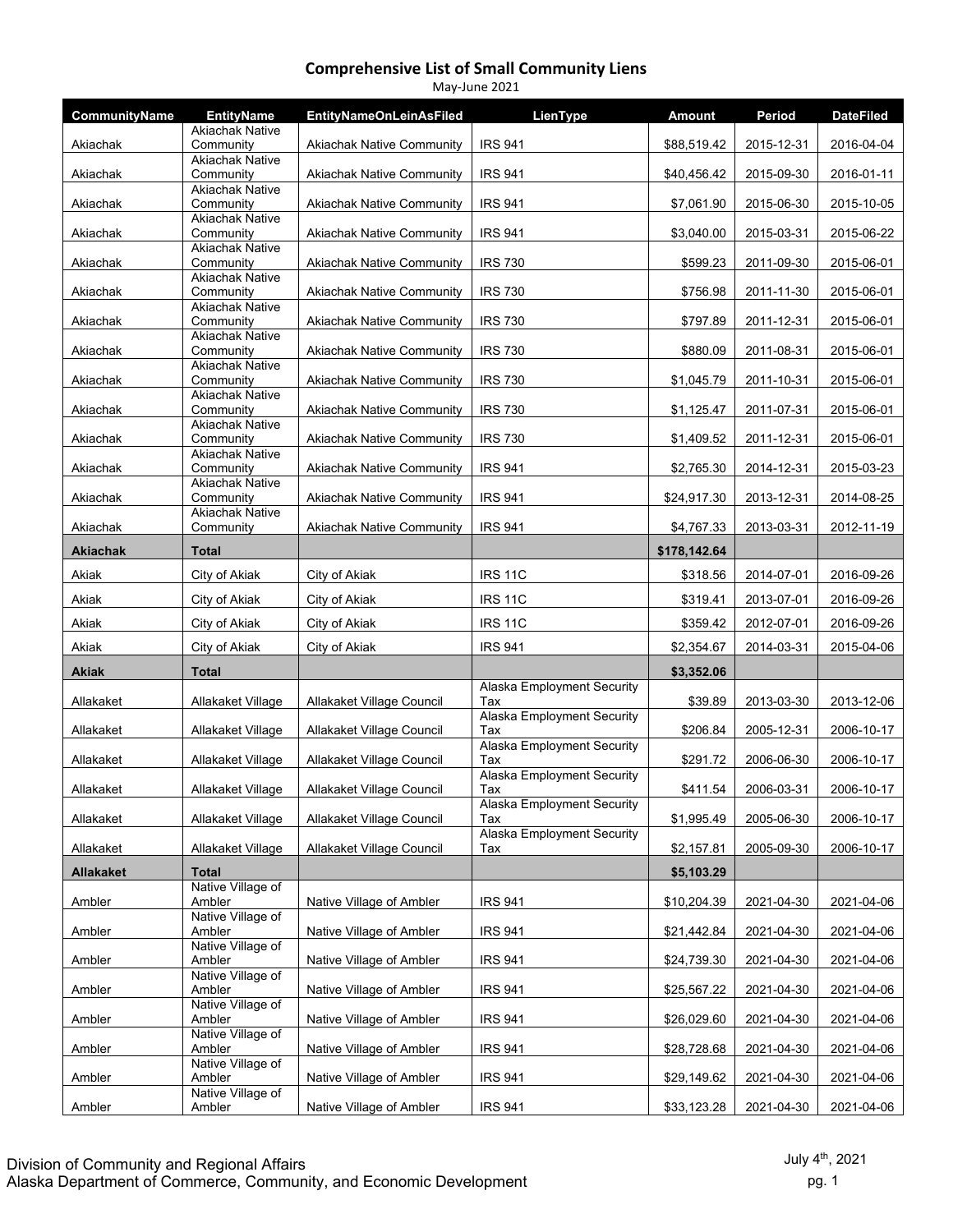| May-June 2021         |                                  |                                          |                                          |               |            |                  |  |
|-----------------------|----------------------------------|------------------------------------------|------------------------------------------|---------------|------------|------------------|--|
| CommunityName         | <b>EntityName</b>                | <b>EntityNameOnLeinAsFiled</b>           | LienType                                 | <b>Amount</b> | Period     | <b>DateFiled</b> |  |
| Ambler                | Native Village of<br>Ambler      | Native Village of Ambler                 | <b>IRS 941</b>                           | \$36,215.64   | 2021-04-30 | 2021-04-06       |  |
| Ambler                | Native Village of<br>Ambler      | Native Village of Ambler                 | <b>IRS 941</b>                           | \$43,151.61   | 2021-04-30 | 2021-04-06       |  |
| <b>Ambler</b>         | <b>Total</b>                     |                                          |                                          | \$278,352.18  |            |                  |  |
| Aniak                 | Village of Aniak                 | <b>Aniak Traditional Council</b>         | <b>IRS 941</b>                           | \$387.12      | 2021-04-30 | 2021-04-20       |  |
| Aniak                 | Village of Aniak                 | <b>Aniak Traditional Council</b>         | <b>IRS 941</b>                           | \$879.90      | 2021-04-30 | 2021-04-20       |  |
| Aniak                 | Village of Aniak                 | <b>Aniak Traditional Council</b>         | <b>IRS 941</b>                           | \$974.94      | 2021-04-30 | 2021-04-20       |  |
| Aniak                 | Village of Aniak                 | <b>Aniak Traditional Council</b>         | <b>IRS 941</b>                           | \$1,275.59    | 2021-04-30 | 2021-04-20       |  |
| Aniak                 | Village of Aniak                 | <b>Aniak Traditional Council</b>         | <b>IRS 941</b>                           | \$1,329.39    | 2021-04-30 | 2021-04-20       |  |
| Aniak                 | Village of Aniak                 | Aniak Traditional Council                | <b>IRS 941</b>                           | \$1,913.86    | 2021-04-30 | 2021-04-20       |  |
| Aniak                 | Village of Aniak                 | <b>Aniak Traditional Council</b>         | <b>IRS 941</b>                           | \$1,971.66    | 2021-04-30 | 2021-04-20       |  |
| Aniak                 | Village of Aniak                 | <b>Aniak Traditional Council</b>         | <b>IRS 941</b>                           | \$2,049.40    | 2021-04-30 | 2021-04-20       |  |
| Aniak                 | Village of Aniak                 | Aniak Traditional Council                | <b>IRS 941</b>                           | \$2,481.75    | 2021-04-30 | 2021-04-20       |  |
| Aniak                 | Village of Aniak                 | <b>Aniak Traditional Council</b>         | <b>IRS 941</b>                           | \$2,551.18    | 2021-04-30 | 2021-04-20       |  |
| Aniak                 | Village of Aniak                 | Aniak Traditional Council                | <b>IRS 941</b>                           | \$8,498.88    | 2021-04-30 | 2021-04-20       |  |
| Aniak                 | <b>Total</b>                     |                                          |                                          | \$24,313.67   |            |                  |  |
| Atmautluak            | Native Village of<br>Atmautluak  | Atmautluak Traditional<br>Council        | <b>IRS 730</b>                           | \$80.42       | 2019-02-28 | 2020-11-02       |  |
| Atmautluak            | Native Village of<br>Atmautluak  | <b>Atmautluak Traditional</b><br>Council | <b>IRS 941</b>                           | \$12,022.98   | 2017-06-30 | 2020-11-02       |  |
| Atmautluak            | Native Village of<br>Atmautluak  | <b>Atmautluak Traditional</b><br>Council | <b>IRS 941</b>                           | \$20,969.47   | 2018-09-30 | 2020-11-02       |  |
| Atmautluak            | Native Village of<br>Atmautluak  | <b>Atmautluak Traditional</b><br>Council | <b>IRS 941</b>                           | \$25,548.36   | 2018-06-30 | 2020-11-02       |  |
| Atmautluak            | Native Village of<br>Atmautluak  | <b>Atmautluak Traditional</b><br>Council | <b>IRS 941</b>                           | \$40,882.60   | 2018-03-31 | 2020-11-02       |  |
| Atmautluak            | Native Village of<br>Atmautluak  | <b>Atmautluak Traditional</b><br>Council | <b>IRS 941</b>                           | \$48,157.04   | 2017-09-30 | 2020-11-02       |  |
| Atmautluak            | Native Village of<br>Atmautluak  | <b>Atmautluak Traditional</b><br>Council | <b>IRS 941</b>                           | \$51,872.98   | 2017-12-31 | 2020-11-02       |  |
| <b>Atmautluak</b>     | <b>Total</b>                     |                                          |                                          | \$199,533.85  |            |                  |  |
| <b>Brevig Mission</b> | <b>City of Brevig</b><br>Mission | City of Brevig Mission                   | Alaska Employment Security<br>Tax        | \$2,717.57    | 2013-02-27 | 2013-03-01       |  |
| <b>Brevig Mission</b> | <b>Total</b>                     |                                          |                                          | \$2,717.57    |            |                  |  |
| Chefornak             | Village of<br>Chefornak          | Cherfornak Water & Sewer<br>Utility      | Claim of Tax Lien                        | \$39.91       | 2021-01-01 | 2021-01-07       |  |
| Chefornak             | Village of<br>Chefornak          | <b>Chefornak Traditional</b><br>Council  | Alaska Employment Security<br>Tax        | \$4,786.15    | 2002-09-30 | 2003-02-15       |  |
| Chefornak             | Village of<br>Chefornak          | <b>Chefornak Traditional</b><br>Council  | <b>Alaska Employment Security</b><br>Tax | \$1,046.64    | 2001-06-30 | 2001-11-23       |  |
| <b>Chefornak</b>      | <b>Total</b>                     |                                          |                                          | \$5,872.70    |            |                  |  |
| Chevak                | City of Chevak                   | Chevak City Council                      | <b>IRS 730</b>                           | \$140.39      | 2018-10-31 | 2019-08-28       |  |
| Chevak                | City of Chevak                   | Chevak City Council                      | <b>IRS 941</b>                           | \$28,943.29   | 2019-03-31 | 2019-08-28       |  |
| Chevak                | City of Chevak                   | <b>Chevak City Council</b>               | <b>IRS 730</b>                           | \$49.52       | 2018-07-16 | 2019-06-18       |  |
| Chevak                | City of Chevak                   | Chevak City Council                      | <b>IRS 730</b>                           | \$52.98       | 2018-07-16 | 2019-06-18       |  |
| Chevak                | City of Chevak                   | Chevak City Council                      | <b>IRS 730</b>                           | \$53.14       | 2018-07-16 | 2019-06-18       |  |
| Chevak                | City of Chevak                   | Chevak City Council                      | <b>IRS 730</b>                           | \$54.11       | 2018-07-16 | 2019-06-18       |  |
| Chevak                | City of Chevak                   | Chevak City Council                      | <b>IRS 730</b>                           | \$58.05       | 2018-07-16 | 2019-06-18       |  |
| Chevak                | City of Chevak                   | Chevak City Council                      | <b>IRS 730</b>                           | \$58.11       | 2018-07-16 | 2019-06-18       |  |
| Chevak                | City of Chevak                   | Chevak City Council                      | <b>IRS 730</b>                           | \$58.39       | 2018-07-16 | 2019-06-18       |  |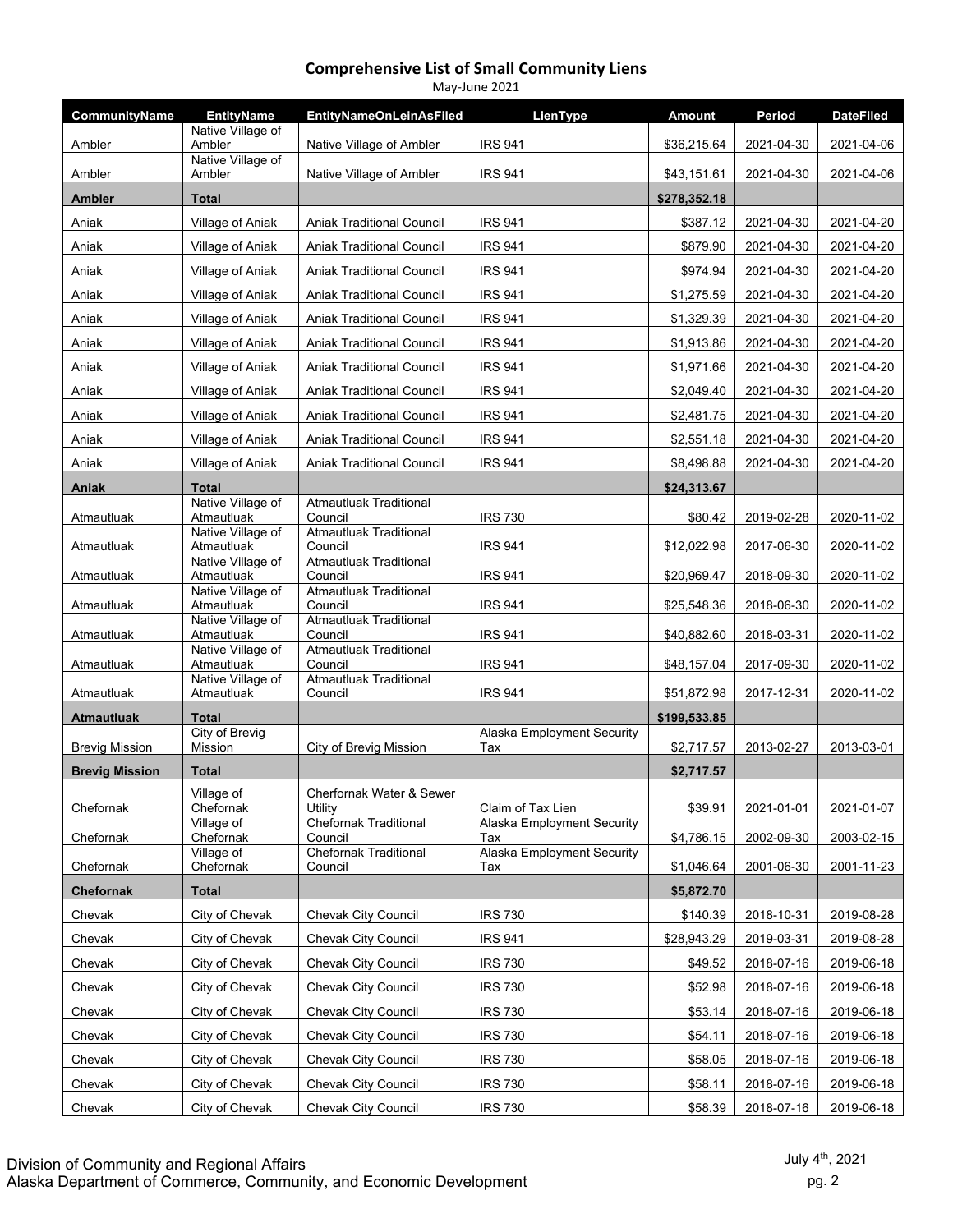| <b>CommunityName</b> | <b>EntityName</b> | <b>EntityNameOnLeinAsFiled</b> | LienType        | <b>Amount</b> | Period     | <b>DateFiled</b> |
|----------------------|-------------------|--------------------------------|-----------------|---------------|------------|------------------|
| Chevak               | City of Chevak    | Chevak City Council            | <b>IRS 730</b>  | \$61.31       | 2018-07-16 | 2019-06-18       |
| Chevak               | City of Chevak    | Chevak City Council            | <b>IRS 730</b>  | \$64.48       | 2018-07-16 | 2019-06-18       |
| Chevak               | City of Chevak    | <b>Chevak City Council</b>     | <b>IRS 730</b>  | \$71.28       | 2018-07-16 | 2019-06-18       |
| Chevak               | City of Chevak    | Chevak City Council            | <b>IRS 730</b>  | \$71.46       | 2018-07-16 | 2019-06-18       |
| Chevak               | City of Chevak    | Chevak City Council            | <b>IRS 730</b>  | \$74.11       | 2018-07-16 | 2019-06-18       |
| Chevak               | City of Chevak    | <b>Chevak City Council</b>     | <b>IRS 730</b>  | \$82.44       | 2018-07-16 | 2019-06-18       |
| Chevak               | City of Chevak    | Chevak City Council            | <b>IRS 730</b>  | \$90.73       | 2018-07-16 | 2019-06-18       |
| Chevak               | City of Chevak    | Chevak City Council            | <b>IRS 730</b>  | \$90.87       | 2018-07-16 | 2019-06-18       |
| Chevak               | City of Chevak    | <b>Chevak City Council</b>     | <b>IRS 730</b>  | \$92.91       | 2018-07-16 | 2019-06-18       |
| Chevak               | City of Chevak    | Chevak City Council            | <b>IRS 730</b>  | \$98.62       | 2018-07-16 | 2019-06-18       |
| Chevak               | City of Chevak    | Chevak City Council            | <b>IRS 730</b>  | \$101.46      | 2018-10-01 | 2019-06-18       |
| Chevak               | City of Chevak    | <b>Chevak City Council</b>     | <b>IRS 730</b>  | \$106.60      | 2018-07-16 | 2019-06-18       |
| Chevak               | City of Chevak    | <b>Chevak City Council</b>     | <b>IRS 730</b>  | \$113.63      | 2018-07-16 | 2019-06-18       |
| Chevak               | City of Chevak    | Chevak City Council            | <b>IRS 730</b>  | \$120.94      | 2018-07-16 | 2019-06-18       |
| Chevak               | City of Chevak    | <b>Chevak City Council</b>     | <b>IRS 730</b>  | \$132.71      | 2018-07-16 | 2019-06-18       |
| Chevak               | City of Chevak    | <b>Chevak City Council</b>     | <b>IRS 730</b>  | \$186.91      | 2018-07-16 | 2019-06-18       |
| Chevak               | City of Chevak    | <b>Chevak City Council</b>     | <b>IRS 730</b>  | \$255.93      | 2018-07-23 | 2019-06-18       |
| Chevak               | City of Chevak    | <b>Chevak City Council</b>     | <b>IRS 941</b>  | \$1,120.54    | 2015-04-13 | 2019-06-18       |
| Chevak               | City of Chevak    | Chevak City Council            | <b>IRS 941</b>  | \$1,827.56    | 2019-01-14 | 2019-06-18       |
| Chevak               | City of Chevak    | Chevak City Council            | <b>IRS 941</b>  | \$1,912.87    | 2018-07-30 | 2019-06-18       |
| Chevak               | City of Chevak    | Chevak City Council            | <b>IRS 941</b>  | \$3,049.91    | 2018-10-01 | 2019-06-18       |
| Chevak               | City of Chevak    | Chevak City Council            | <b>IRS 6721</b> | \$10,296.90   | 2014-11-17 | 2019-06-18       |
| Chevak               | City of Chevak    | Chevak City Council            | <b>IRS 941</b>  | \$12,896.13   | 2014-07-21 | 2019-06-18       |
| Chevak               | City of Chevak    | Chevak City Council            | <b>IRS 941</b>  | \$21,227.13   | 2019-04-01 | 2019-06-18       |
| Chevak               | City of Chevak    | Chevak City Council            | <b>IRS 941</b>  | \$22,487.82   | 2018-03-05 | 2019-06-18       |
| Chevak               | City of Chevak    | Chevak City Council            | <b>IRS 941</b>  | \$25,321.20   | 2018-03-26 | 2019-06-18       |
| Chevak               | City of Chevak    | Chevak City Council            | <b>IRS 941</b>  | \$26,621.53   | 2017-07-10 | 2019-06-18       |
| Chevak               | City of Chevak    | Chevak City Council            | <b>IRS 941</b>  | \$26,774.36   | 2018-02-26 | 2019-06-18       |
| Chevak               | City of Chevak    | Chevak City Council            | <b>IRS 941</b>  | \$26,875.14   | 2017-11-06 | 2019-06-18       |
| Chevak               | City of Chevak    | Chevak City Council            | <b>IRS 941</b>  | \$27,143.16   | 2016-06-13 | 2019-06-18       |
| Chevak               | City of Chevak    | Chevak City Council            | <b>IRS 941</b>  | \$27,162.44   | 2017-01-02 | 2019-06-18       |
| Chevak               | City of Chevak    | Chevak City Council            | <b>IRS 941</b>  | \$27,390.93   | 2015-03-02 | 2019-06-18       |
| Chevak               | City of Chevak    | Chevak City Council            | <b>IRS 941</b>  | \$28,928.74   | 2018-03-05 | 2019-06-18       |
| Chevak               | City of Chevak    | Chevak City Council            | <b>IRS 941</b>  | \$29,790.01   | 2017-12-25 | 2019-06-18       |
| Chevak               | City of Chevak    | Chevak City Council            | <b>IRS 941</b>  | \$31,244.96   | 2017-04-03 | 2019-06-18       |
| Chevak               | City of Chevak    | Chevak City Council            | <b>IRS 941</b>  | \$31,507.36   | 2018-02-26 | 2019-06-18       |
| Chevak               | City of Chevak    | Chevak City Council            | <b>IRS 941</b>  | \$33,215.17   | 2018-04-09 | 2019-06-18       |
| Chevak               | City of Chevak    | Chevak City Council            | <b>IRS 6721</b> | \$43,548.58   | 2015-01-12 | 2019-06-18       |
| Chevak               | <b>Total</b>      |                                |                 | \$491,626.81  |            |                  |
| Elim                 | City of Elim      | City of Elim                   | <b>IRS 941</b>  | \$1,167.98    | 2016-03-31 | 2017-02-01       |
| Elim                 | City of Elim      | City of Elim                   | <b>IRS 941</b>  | \$1,230.43    | 2015-06-30 | 2017-02-01       |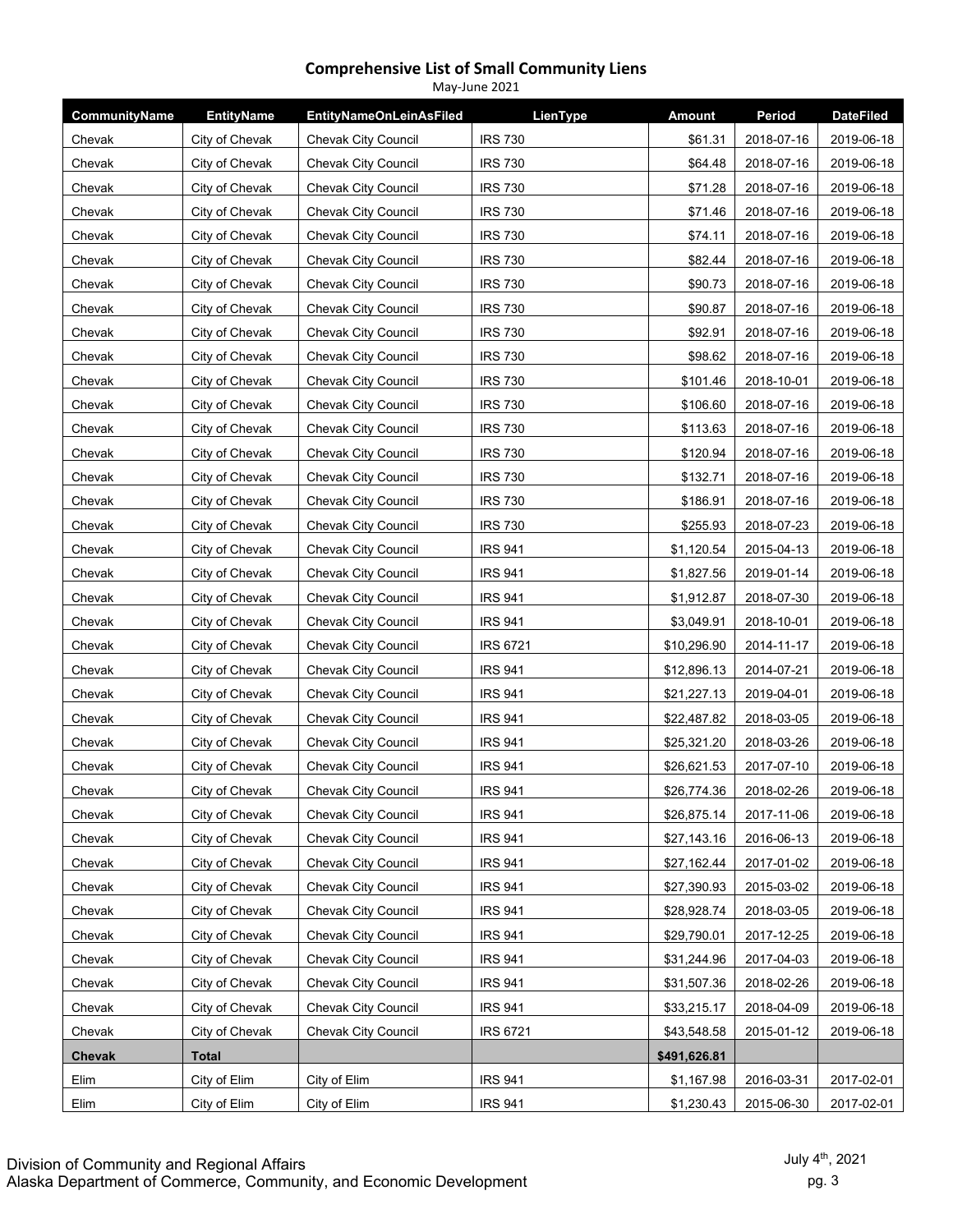| CommunityName       | <b>EntityName</b>                   | <b>EntityNameOnLeinAsFiled</b> | LienType                          | <b>Amount</b> | Period     | <b>DateFiled</b> |
|---------------------|-------------------------------------|--------------------------------|-----------------------------------|---------------|------------|------------------|
| Elim                | City of Elim                        | City of Elim                   | <b>IRS 941</b>                    | \$1,358.41    | 2014-12-31 | 2017-02-01       |
| Elim                | City of Elim                        | City of Elim                   | <b>IRS 941</b>                    | \$1,404.96    | 2015-03-31 | 2017-02-01       |
| Elim                | City of Elim                        | City of Elim                   | <b>IRS 941</b>                    | \$2,834.64    | 2014-03-31 | 2017-02-01       |
| Elim                | City of Elim                        | City of Elim                   | <b>IRS 941</b>                    | \$7,775.82    | 2015-09-30 | 2017-02-01       |
| Elim                | City of Elim                        | City of Elim                   | <b>IRS 941</b>                    | \$22,483.41   | 2015-12-31 | 2017-02-01       |
| Elim                | City of Elim                        | City of Elim                   | <b>IRS 941</b>                    | \$23,405.80   | 2016-06-30 | 2017-02-01       |
| <b>Elim</b>         | <b>Total</b>                        |                                |                                   | \$61,661.45   |            |                  |
| Gambell             | Native Village of<br>Gambell        | Native Village of Gambell      | Claim of Tax Lien                 | \$308.92      | 2021-07-06 | 2021-05-19       |
| Gambell             | City of Gambell                     | <b>Gambell Common Council</b>  | Alaska Employment Security<br>Tax | \$2,262.00    | 2019-05-06 | 2019-05-09       |
| Gambell             | <b>Total</b>                        |                                |                                   | \$2,570.92    |            |                  |
| Goodnews Bay        | City of Goodnews<br>Bay             | City of Goodnews Bay           | <b>IRS 941</b>                    | \$27.39       | 2017-09-30 | 2020-12-22       |
| Goodnews Bay        | <b>City of Goodnews</b><br>Bay      | City of Goodnews Bay           | <b>IRS 941</b>                    | \$113.35      | 2013-06-30 | 2020-12-22       |
| Goodnews Bay        | City of Goodnews<br>Bay             | City of Goodnews Bay           | <b>IRS 941</b>                    | \$748.31      | 2018-09-30 | 2020-12-22       |
| Goodnews Bay        | <b>City of Goodnews</b><br>Bay      | City of Goodnews Bay           | <b>IRS 941</b>                    | \$3,213.49    | 2013-09-30 | 2020-12-22       |
| Goodnews Bay        | <b>City of Goodnews</b><br>Bay      | City of Goodnews Bay           | <b>IRS 941</b>                    | \$3,318.39    | 2018-06-30 | 2020-12-22       |
| Goodnews Bay        | City of Goodnews<br>Bay             | City of Goodnews Bay           | <b>IRS 941</b>                    | \$3,683.53    | 2018-03-31 | 2020-12-22       |
| Goodnews Bay        | <b>City of Goodnews</b><br>Bay      | City of Goodnews Bay           | <b>IRS 941</b>                    | \$3,972.05    | 2018-12-31 | 2020-12-22       |
| Goodnews Bay        | <b>City of Goodnews</b><br>Bay      | City of Goodnews Bay           | <b>IRS 941</b>                    | \$5,005.21    | 2012-12-31 | 2020-12-22       |
| <b>Goodnews Bay</b> | <b>Total</b>                        |                                |                                   | \$20,081.72   |            |                  |
| Hydaburg            | City of Hydaburg                    | City of Hydaburg               | <b>IRS 941</b>                    | \$164.17      | 2018-10-01 | 2019-04-17       |
| Hydaburg            | City of Hydaburg                    | City of Hydaburg               | <b>IRS 941</b>                    | \$272.79      | 2017-06-26 | 2019-04-17       |
| Hydaburg            | City of Hydaburg                    | City of Hydaburg               | <b>IRS 941</b>                    | \$2,924.29    | 2018-09-24 | 2019-04-17       |
| Hydaburg            | City of Hydaburg                    | City of Hydaburg               | <b>IRS 941</b>                    | \$3,161.04    | 2017-11-06 | 2019-04-17       |
| Hydaburg            | City of Hydaburg                    | City of Hydaburg               | <b>IRS 941</b>                    | \$4,250.55    | 2018-09-24 | 2019-04-17       |
| Hydaburg            | City of Hydaburg                    | City of Hydaburg               | <b>IRS 941</b>                    | \$5,902.46    | 2018-09-24 | 2019-04-17       |
| <b>Hydaburg</b>     | Total                               |                                |                                   | \$16,675.30   |            |                  |
| Ivanof Bay          | Ivanof Bay Tribal<br>Council        | Ivanof Bay Tribal Council      | Alaska Employment Security<br>Tax | \$610.55      | 2018-03-31 | 2018-09-11       |
| Ivanof Bay          | Ivanof Bay Tribal<br>Council        | Ivanof Bay Tribal Council      | Alaska Employment Security<br>Tax | \$6.45        | 2017-06-30 | 2018-05-25       |
| Ivanof Bay          | <b>Ivanof Bay Tribal</b><br>Council | Ivanof Bay Tribal Council      | Alaska Employment Security<br>Tax | \$583.32      | 2017-12-31 | 2018-05-25       |
| <b>Ivanof Bay</b>   | <b>Total</b>                        |                                |                                   | \$1,200.32    |            |                  |
| Kaltag              | Village of Kaltag                   | Kaltag Village Council         | Claim of Tax Lien                 | \$44.51       | 2020-12-31 | 2020-11-03       |
| Kaltag              | <b>Total</b>                        |                                |                                   | \$44.51       |            |                  |
| Kwethluk            | City of Kwethluk                    | Kwethluk IRA Council           | <b>IRS 730</b>                    | \$70.29       | 2021-04-30 | 2021-03-22       |
| Kwethluk            | City of Kwethluk                    | Kwethluk IRA Council           | <b>IRS 730</b>                    | \$129.77      | 2021-04-30 | 2021-03-22       |
| Kwethluk            | City of Kwethluk                    | Kwethluk IRA Council           | <b>IRS 941</b>                    | \$2,046.29    | 2021-04-30 | 2021-03-22       |
| Kwethluk            | City of Kwethluk                    | Kwethluk IRA Council           | <b>IRS 941</b>                    | \$3,126.20    | 2021-04-30 | 2021-03-22       |
| Kwethluk            | City of Kwethluk                    | Kwethluk IRA Council           | <b>IRS 941</b>                    | \$22,784.43   | 2021-04-30 | 2021-03-22       |
| Kwethluk            | City of Kwethluk                    | Kwethluk IRA Council           | <b>IRS 730</b>                    | \$129.77      | 2018-10-31 | 2020-12-14       |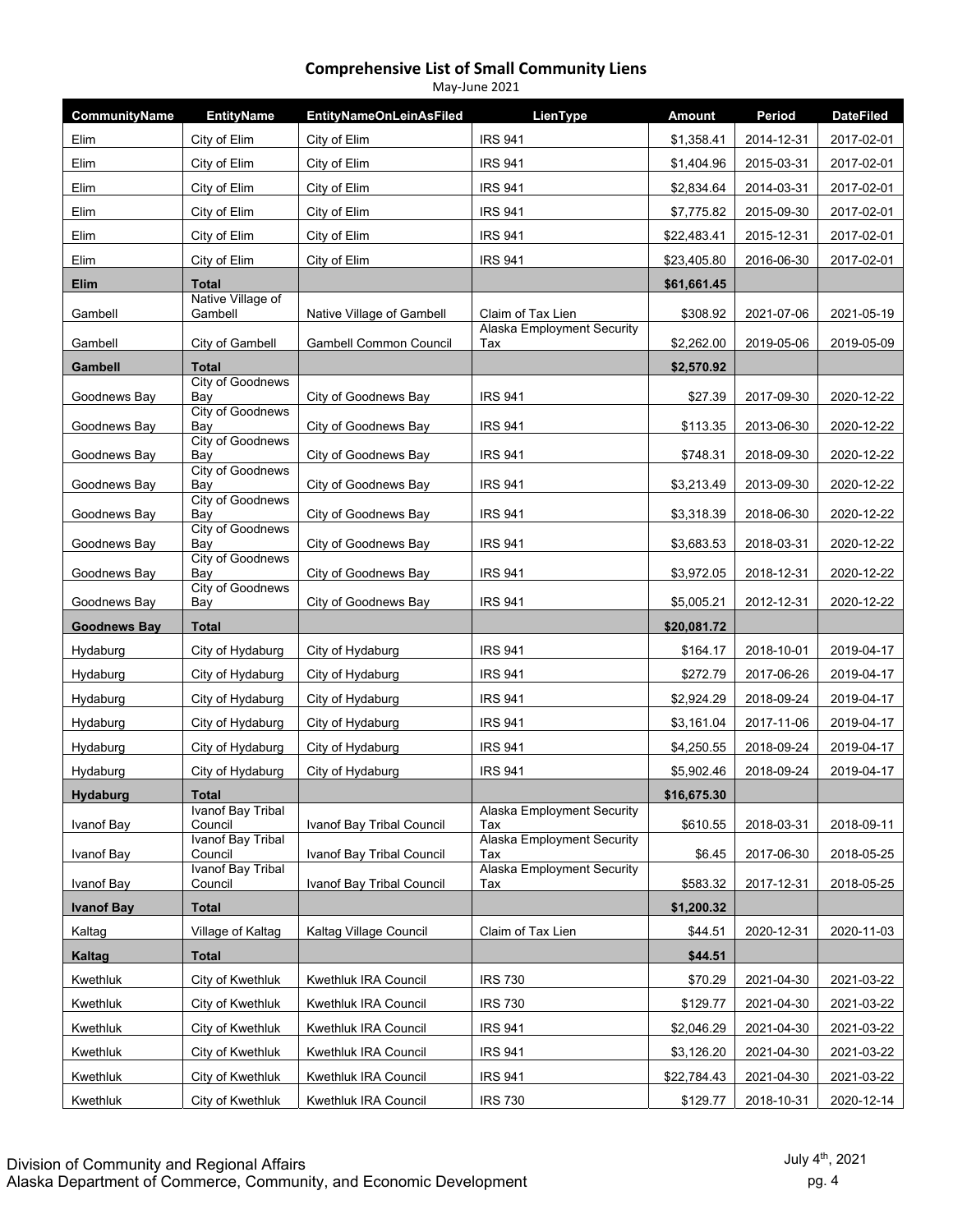| CommunityName      | <b>EntityName</b>                | <b>EntityNameOnLeinAsFiled</b>                   | LienType                          | <b>Amount</b> | Period     | <b>DateFiled</b> |
|--------------------|----------------------------------|--------------------------------------------------|-----------------------------------|---------------|------------|------------------|
| Kwethluk           | City of Kwethluk                 | Kwethluk IRA Council                             | <b>IRS 730</b>                    | \$253.17      | 2017-11-30 | 2020-12-14       |
| Kwethluk           | City of Kwethluk                 | Kwethluk IRA Council                             | <b>IRS 941</b>                    | \$1,656.39    | 2018-03-31 | 2020-12-14       |
| Kwethluk           | City of Kwethluk                 | Kwethluk IRA Council                             | <b>IRS 941</b>                    | \$2,056.29    | 2019-03-31 | 2020-12-14       |
| Kwethluk           | City of Kwethluk                 | Kwethluk IRA Council                             | <b>IRS 941</b>                    | \$3,012.86    | 2018-12-31 | 2020-12-14       |
| Kwethluk           | City of Kwethluk                 | Kwethluk IRA Council                             | <b>IRS 941</b>                    | \$3,123.20    | 2019-06-30 | 2020-12-14       |
| Kwethluk           | City of Kwethluk                 | Kwethluk IRA Council                             | <b>IRS 941</b>                    | \$3,466.82    | 2018-06-30 | 2020-12-14       |
| Kwethluk           | City of Kwethluk                 | Kwethluk IRA Council                             | <b>IRS 941</b>                    | \$3,593.48    | 2018-09-30 | 2020-12-14       |
| Kwethluk           | City of Kwethluk                 | Kwethluk IRA Council                             | <b>IRS 941</b>                    | \$4,493.92    | 2019-09-30 | 2020-12-14       |
| Kwethluk           | City of Kwethluk                 | Kwethluk IRA Council                             | <b>IRS 941</b>                    | \$36,706.82   | 2017-09-30 | 2020-12-14       |
| Kwethluk           | City of Kwethluk                 | Kwethluk IRA Council                             | <b>IRS 941</b>                    | \$55,855.95   | 2017-12-31 | 2020-12-14       |
| <b>Kwethluk</b>    | Total                            |                                                  |                                   | \$142,505.65  |            |                  |
| Noorvik            | City of Noorvik                  | City of Noorvik                                  | <b>IRS 941</b>                    | \$893.33      | 2019-03-31 | 2020-12-08       |
| Noorvik            | City of Noorvik                  | City of Noorvik                                  | <b>IRS 941</b>                    | \$969.57      | 2017-12-31 | 2020-12-08       |
| Noorvik            | City of Noorvik                  | City of Noorvik                                  | <b>IRS 941</b>                    | \$974.54      | 2016-09-30 | 2020-12-08       |
| Noorvik            | City of Noorvik                  | City of Noorvik                                  | <b>IRS 941</b>                    | \$1,229.60    | 2018-12-31 | 2020-12-08       |
| Noorvik            | City of Noorvik                  | City of Noorvik                                  | <b>IRS 941</b>                    | \$2,574.92    | 2016-03-31 | 2020-12-08       |
| Noorvik            | City of Noorvik                  | City of Noorvik                                  | <b>IRS 941</b>                    | \$3,588.24    | 2017-06-30 | 2020-12-08       |
| Noorvik            | City of Noorvik                  | City of Noorvik                                  | <b>IRS 941</b>                    | \$3,641.71    | 2018-06-30 | 2020-12-08       |
| Noorvik            | City of Noorvik                  | City of Noorvik                                  | <b>IRS 941</b>                    | \$4,230.13    | 2016-06-30 | 2020-12-08       |
| Noorvik            | City of Noorvik                  | City of Noorvik                                  | <b>IRS 941</b>                    | \$7,463.30    | 2017-03-31 | 2020-12-08       |
| Noorvik            | City of Noorvik                  | City of Noorvik                                  | <b>IRS 941</b>                    | \$10,900.62   | 2015-12-31 | 2020-12-08       |
| Noorvik            | City of Noorvik                  | City of Noorvik                                  | <b>IRS 941</b>                    | \$11,388.44   | 2016-12-31 | 2020-12-08       |
| Noorvik            | City of Noorvik                  | City of Noorvik                                  | <b>IRS 941</b>                    | \$14,333.11   | 2015-03-31 | 2020-12-08       |
| Noorvik            | City of Noorvik                  | City of Noorvik                                  | <b>IRS 941</b>                    | \$16,703.55   | 2015-09-30 | 2020-12-08       |
| Noorvik            | City of Noorvik                  | City of Noorvik                                  | <b>IRS 941</b>                    | \$29,429.61   | 2014-03-30 | 2020-12-08       |
| Noorvik            | City of Noorvik                  | City of Noorvik                                  | <b>IRS 941</b>                    | \$30,511.44   | 2014-06-30 | 2020-12-08       |
| Noorvik            | City of Noorvik                  | City of Noorvik                                  | <b>IRS 941</b>                    | \$40,919.99   | 2014-09-30 | 2020-12-08       |
| Noorvik            | City of Noorvik                  | City of Noorvik                                  | <b>IRS 941</b>                    | \$67,769.52   | 2014-12-31 | 2020-12-08       |
| <b>Noorvik</b>     | <b>Total</b>                     |                                                  |                                   | \$247,521.62  |            |                  |
| Nunapitchuk        | Native Village of<br>Nunapitchuk | Nunapitchuk IRA Council                          | Alaska Employment Security<br>Tax | \$3,640.11    | 1999-12-31 | 2000-04-28       |
| <b>Nunapitchuk</b> | <b>Total</b>                     |                                                  |                                   | \$3,640.11    |            |                  |
| <b>Pilot Point</b> | Native Village of<br>Pilot Point | <b>Pilot Point Village Council</b>               | <b>IRS 941</b>                    | \$3,340.12    | 2019-12-31 | 2020-12-22       |
| <b>Pilot Point</b> | <b>Total</b>                     |                                                  |                                   | \$3,340.12    |            |                  |
| Saint Paul         | Saint Paul Island                | <b>Tribal Government of Saint</b><br>Paul Island | Alaska Employment Security<br>Tax | \$8,195.89    | 2000-09-30 | 2001-02-21       |
| <b>Saint Paul</b>  | <b>Total</b>                     |                                                  |                                   | \$8,195.89    |            |                  |
| Savoonga           | Native Village of<br>Savoonga    | Native Village of Savoonga                       | <b>IRS 941</b>                    | \$10,462.16   | 2012-06-30 | 2013-08-27       |
| Savoonga           | Native Village of<br>Savoonga    | Native Village of Savoonga                       | <b>IRS 941</b>                    | \$49,239.91   | 2012-09-30 | 2013-08-27       |
| Savoonga           | Native Village of<br>Savoonga    | Native Village of Savoonga                       | <b>IRS 941</b>                    | \$164,050.25  | 2011-09-30 | 2013-08-27       |
| Savoonga           | Native Village of<br>Savoonga    | Native Village of Savoonga                       | <b>IRS 941</b>                    | \$3,154.31    | 2010-09-30 | 2013-07-29       |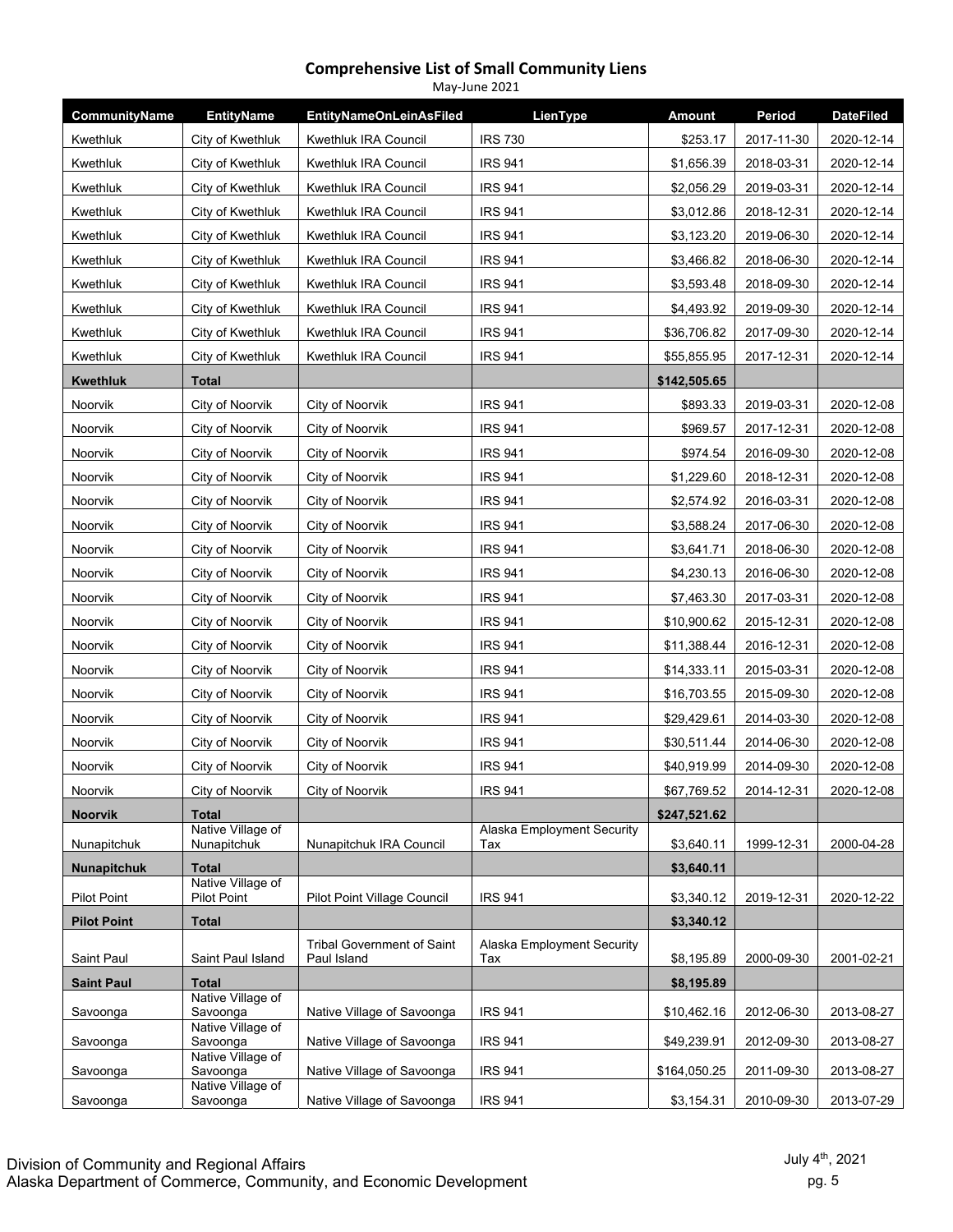| <b>CommunityName</b> | <b>EntityName</b>                   | <b>EntityNameOnLeinAsFiled</b>                | LienType          | <b>Amount</b> | Period     | <b>DateFiled</b> |
|----------------------|-------------------------------------|-----------------------------------------------|-------------------|---------------|------------|------------------|
| Savoonga             | Native Village of<br>Savoonga       | Native Village of Savoonga                    | <b>IRS 941</b>    | \$732.52      | 2009-12-31 | 2012-09-17       |
|                      | Native Village of                   |                                               |                   |               |            |                  |
| Savoonga             | Savoonga<br>Native Village of       | Native Village of Savoonga                    | <b>IRS 6721</b>   | \$12,251.53   | 2012-03-31 | 2012-09-03       |
| Savoonga             | Savoonga                            | Native Village of Savoonga                    | <b>IRS 941</b>    | \$20,083.28   | 2010-12-31 | 2012-08-20       |
| Savoonga             | Native Village of<br>Savoonga       | Native Village of Savoonga                    | <b>IRS 941</b>    | \$67,467.72   | 2011-03-31 | 2012-08-20       |
| Savoonga             | Native Village of<br>Savoonga       | Native Village of Savoonga                    | <b>IRS 941</b>    | \$67,835.31   | 2011-06-30 | 2012-08-20       |
| Savoonga             | Native Village of<br>Savoonga       | Native Village of Savoonga                    | <b>IRS 941</b>    | \$68,238.02   | 2011-09-30 | 2012-08-20       |
|                      | Native Village of                   |                                               |                   |               |            |                  |
| Savoonga             | Savoonga                            | Native Village of Savoonga                    | <b>IRS 941</b>    | \$68,726.51   | 2011-12-31 | 2012-08-20       |
| Savoonga             | <b>Total</b>                        |                                               |                   | \$532,241.52  |            |                  |
| Selawik              | City of Selawik                     | Selawik City Council                          | <b>IRS 941</b>    | \$14,054.33   | 2015-09-14 | 2019-06-25       |
| Selawik              | City of Selawik                     | Selawik City Council                          | <b>IRS 941</b>    | \$20,339.36   | 2019-03-25 | 2019-06-25       |
| Selawik              | City of Selawik                     | Selawik City Council                          | <b>IRS 941</b>    | \$25,062.24   | 2018-09-10 | 2019-06-25       |
| Selawik              | City of Selawik                     | Selawik City Council                          | <b>IRS 941</b>    | \$36,165.26   | 2018-01-01 | 2019-06-25       |
| Selawik              | City of Selawik                     | Selawik City Council                          | <b>IRS 941</b>    | \$39,786.21   | 2017-10-16 | 2019-06-25       |
| Selawik              | City of Selawik                     | Selawik City Council                          | <b>IRS 941</b>    | \$41,474.13   | 2017-09-04 | 2019-06-25       |
| Selawik              | City of Selawik                     | Selawik City Council                          | <b>IRS 941</b>    | \$45,706.45   | 2016-03-14 | 2019-06-25       |
| Selawik              | City of Selawik                     | Selawik City Council                          | <b>IRS 941</b>    | \$48,731.19   | 2018-04-09 | 2019-06-25       |
| Selawik              | City of Selawik                     | Selawik City Council                          | <b>IRS 941</b>    | \$51,448.01   | 2019-03-18 | 2019-06-25       |
| Selawik              | City of Selawik                     | Selawik City Council                          | <b>IRS 941</b>    | \$68,227.04   | 2017-06-19 | 2019-06-25       |
| Selawik              | City of Selawik                     | Selawik City Council                          | <b>IRS 941</b>    | \$70,397.58   | 2016-04-11 | 2019-06-25       |
| Selawik              | City of Selawik                     | Selawik City Council                          | <b>IRS 941</b>    | \$75,984.43   | 2017-06-26 | 2019-06-25       |
| Selawik              | City of Selawik                     | Selawik City Council                          | <b>IRS 941</b>    | \$87,424.68   | 2016-03-14 | 2019-06-25       |
| <b>Selawik</b>       | <b>Total</b>                        |                                               |                   | \$624,800.91  |            |                  |
| Shageluk             | <b>Shageluk Native</b><br>Village   | Native Village of Shageluk                    | Claim of Tax Lien | \$3,466.59    | 2020-06-30 | 2020-05-14       |
| <b>Shageluk</b>      | <b>Total</b>                        |                                               |                   | \$3,466.59    |            |                  |
| Shungnak             | City of Shungnak                    | <b>Shungnak City Council</b>                  | Claim of Tax Lien | \$3,796.90    | 2021-05-17 | 2021-05-19       |
| Shungnak             | City of Shungnak                    | <b>Shungnak City Council</b>                  | Claim of Tax Lien | \$3,424.77    | 2021-01-01 | 2021-01-21       |
| Shungnak             | City of Shungnak                    | <b>Shungnak City Council</b>                  | Claim of Tax Lien | \$2,849.81    | 2020-12-01 | 2020-12-01       |
| <b>Shungnak</b>      | <b>Total</b>                        |                                               |                   | \$10,071.48   |            |                  |
| Tuluksak             | <b>Tuluksak Native</b><br>Community | <b>Tuluksak Native Community</b>              | Final Judgement   | \$22,362.67   | 2019-10-31 | 2019-10-24       |
| <b>Tuluksak</b>      | <b>Total</b>                        |                                               |                   | \$22,362.67   |            |                  |
|                      | Village of                          | <b>Ugashik Traditional Village</b>            |                   |               |            |                  |
| Ugashik              | Ugashik                             | Council                                       | <b>IRS 941</b>    | \$344.39      | 2021-07-06 | 2021-05-17       |
| Ugashik              | Village of<br>Ugashik               | <b>Ugashik Traditional Village</b><br>Council | <b>IRS 941</b>    | \$348.74      | 2021-07-06 | 2021-05-17       |
| Ugashik              | Village of<br>Ugashik               | Ugashik Traditional Village<br>Council        | <b>IRS 941</b>    | \$392.62      | 2021-07-06 | 2021-05-17       |
| Ugashik              | Village of<br>Ugashik               | Ugashik Traditional Village<br>Council        | <b>IRS 941</b>    | \$455.55      | 2021-07-06 | 2021-05-17       |
| Ugashik              | Village of<br>Ugashik               | Ugashik Traditional Village<br>Council        | <b>IRS 941</b>    | \$654.25      | 2021-07-06 | 2021-05-17       |
| Ugashik              | Village of<br>Ugashik               | Ugashik Traditional Village<br>Council        | <b>IRS 941</b>    | \$1,297.38    | 2021-07-06 | 2021-05-17       |